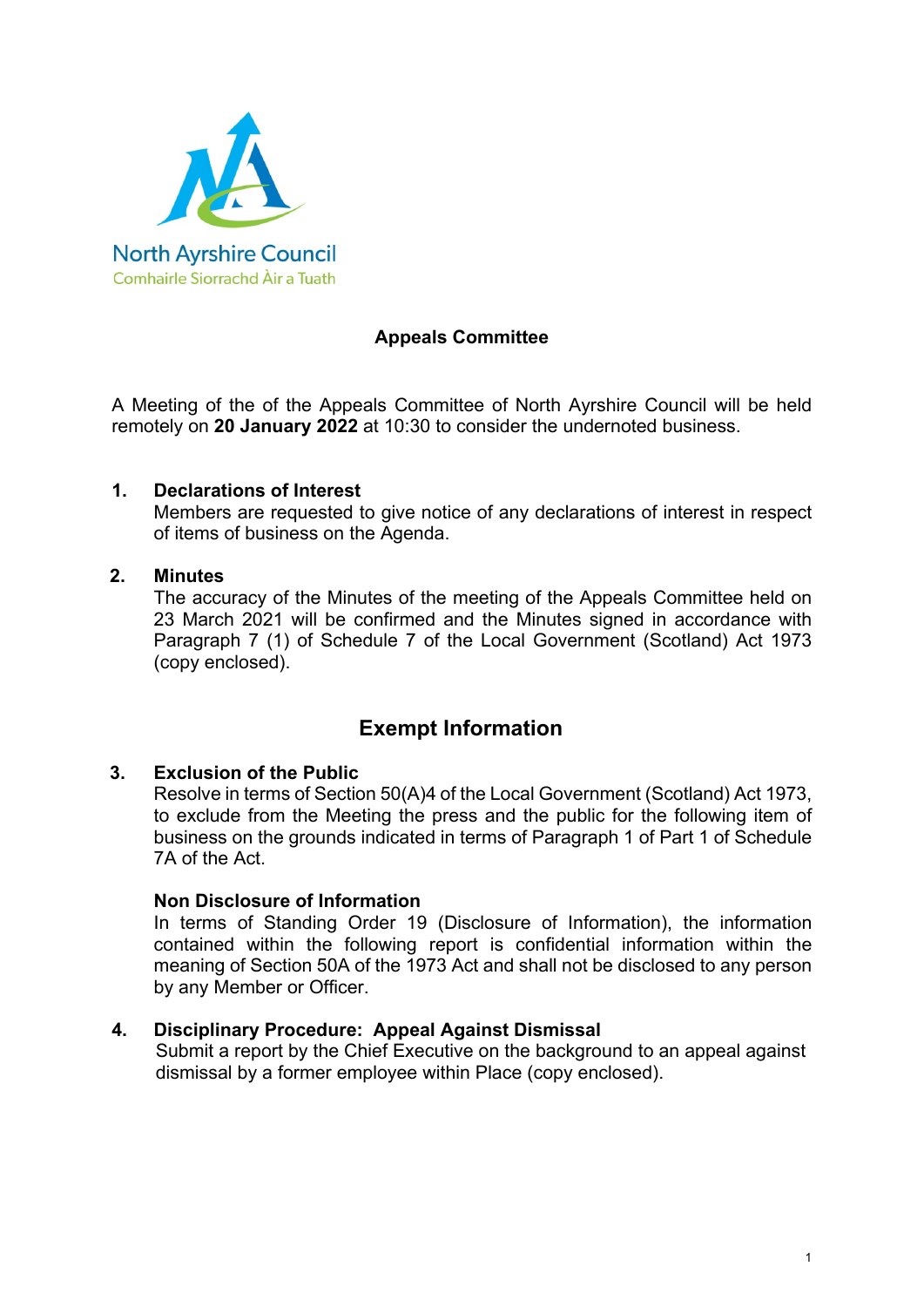# **Sederunt**

| John Glover<br>Davina McTiernan<br>Jimmy Miller | Chair:     |
|-------------------------------------------------|------------|
|                                                 | Apologies: |
|                                                 | Attending: |
|                                                 |            |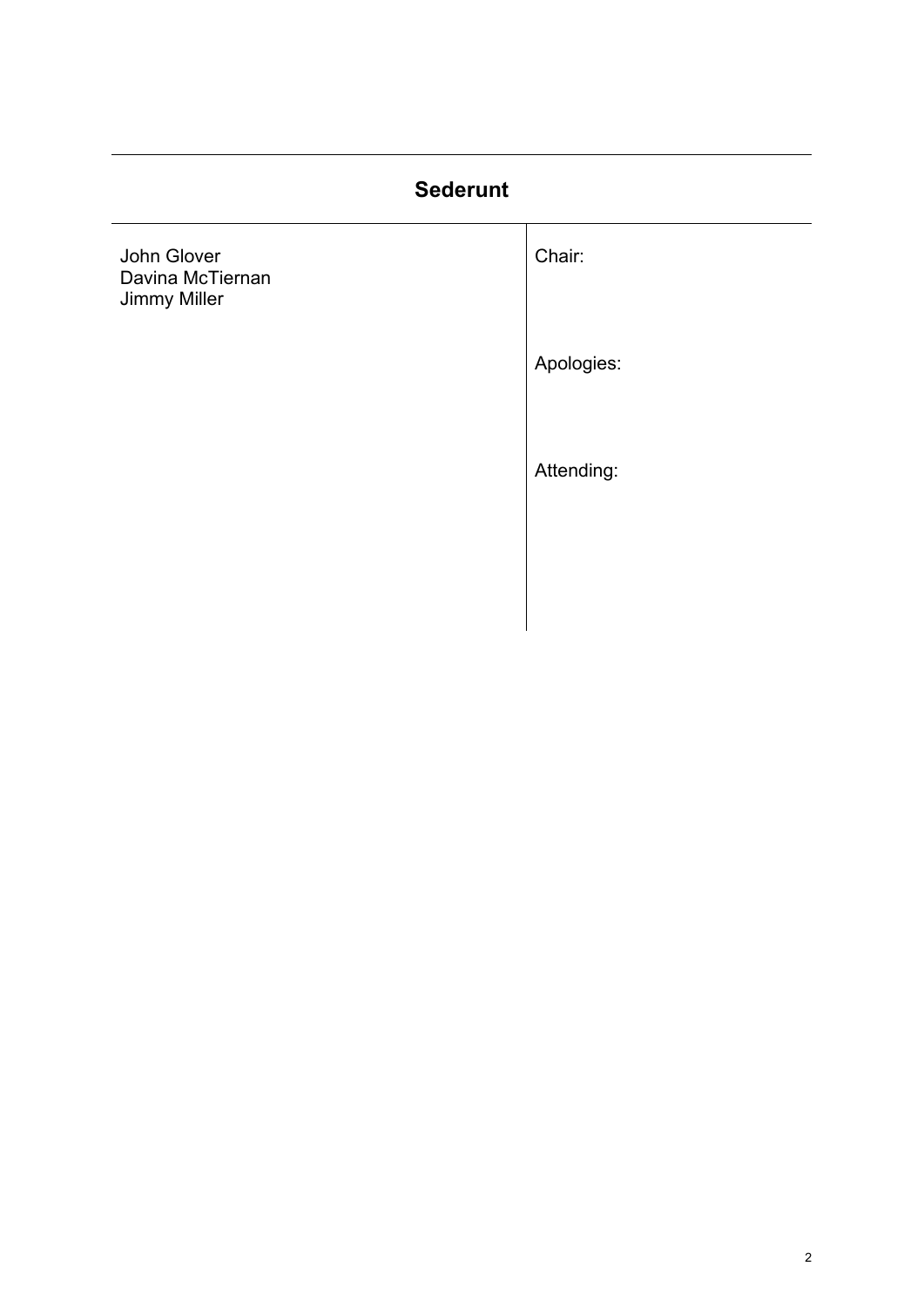#### Appeals Committee 23 March 2021

A Meeting of the Appeals Committee of North Ayrshire Council at 10.30 a.m. involving participation by remote electronic means.

## **Present**

Councillors John Glover, Davina McTiernan and Angela Stephen.

## **In Attendance**

J. Smillie, Senior Manager (HR & OD) (People and ICT); D. Grier, Solicitor (Litigation) and E. Gray, Committee Services Officer (Democratic Services).

## **Also In Attendance**

D. Hammond, Head of Service, (Commercial) (Place); T. Bulloch, HR Adviser (People and ICT); and the appellant.

## **Chair**

Councillor John Glover in the Chair.

## **1. Declarations of Interest**

There were no declarations of interest by Members in terms of Standing Order 10 and Section 5 of the Code of Conduct for Councillors.

## **2. Minutes**

The accuracy of the Minutes of the meeting of the Cabinet held on 17 September 2020 was confirmed and the Minutes signed in accordance with Paragraph 7 (1) of Schedule 7 of the Local Government (Scotland) Act 1973.

## **Exclusion of the Public**

The Committee resolved in terms of Section 50A(4) of the Local Government (Scotland) Act 1973, to exclude from the Meeting the press and the public for the following item of business on the grounds indicated in terms of Paragraph 1 of Part 1 of Schedule 7A of the Act.

## **3. Disciplinary Procedure: Appeal Against Dismissal**

Submitted report by the Chief Executive on the background to an appeal against dismissal by a former employee within Place.

The service representative presented the grounds for dismissal as previously advised to the appellant in writing. The appellant was given the opportunity to respond to the issues raised and to ask questions of the service representative. Members of the Committee were also given the opportunity to ask questions.

Thereafter the appellant presented the grounds of appeal. The service representative was given the opportunity to respond to the issues raised and to ask questions of the appellant. Members of the Committee were also given the opportunity to ask questions of the appellant.